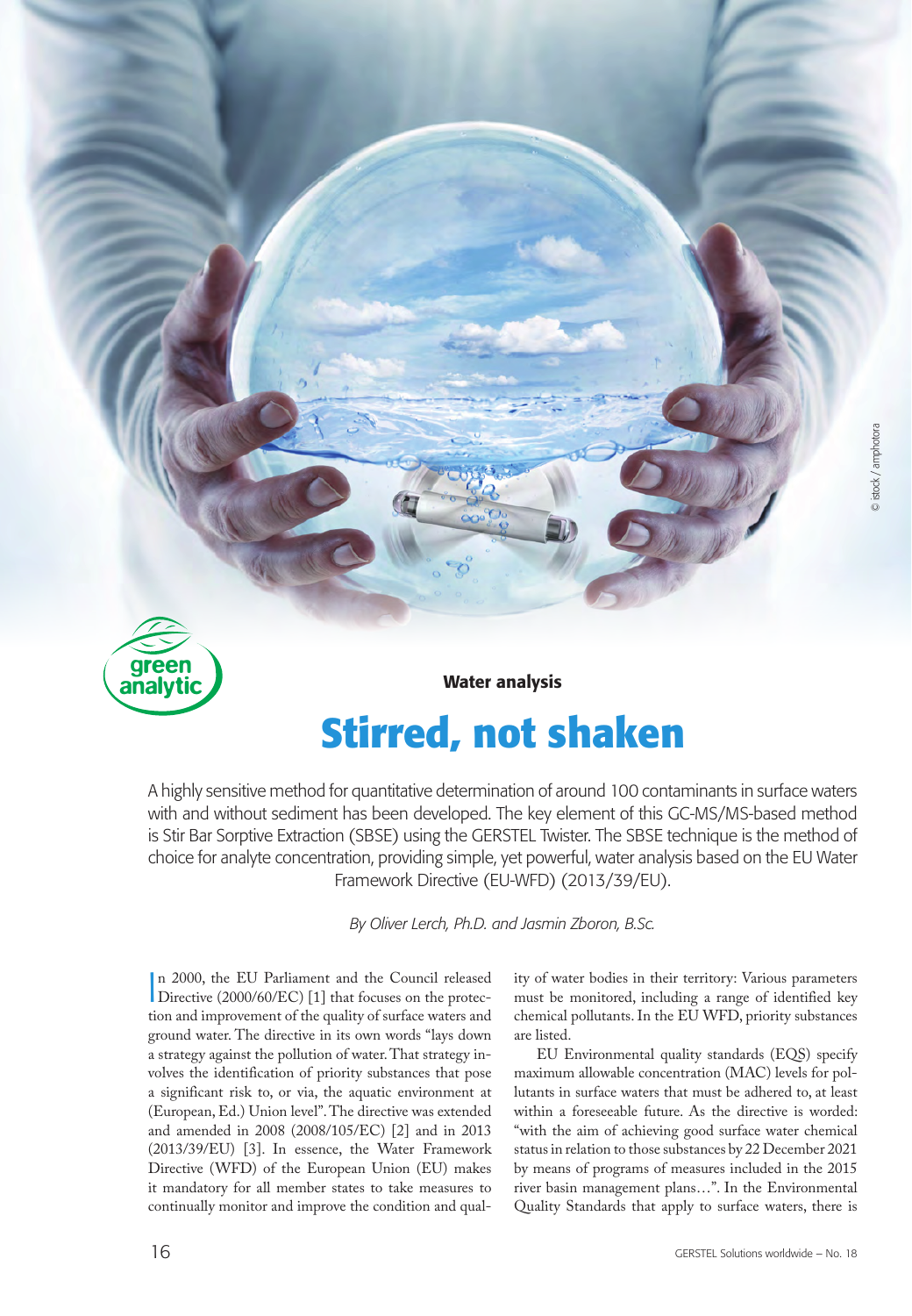

differentiation between annual average concentration (AA-EQS) and Maximum Allowable Concentration (MAC-EQS) levels specified for "inland surface waters", such as rivers and lakes, or on the other hand for "other surface waters", listed as transitional, coastal and territorial waters.

## A closer look at the requirements

Commission Directive 2009/90/EC provides technical details for the chemical analysis and monitoring specified in the

EU WFD. Minimum performance criteria for analytical methods are specified, such as limits of quantification (LOQs). Compound LOQs lower than 30 % of the respective Annual Average EQS (AA-EQS) values are required, for some compounds in the low- to sub-nanogram range per liter. For example, the required LOQ for benzo[a]pyrene is 0.051 ng/L. Reaching such levels requires a highly efficient analyte concentration technique, such as Stir Bar Sorptive Extraction (SBSE), combined with a highly sensitive analysis technique. In addition, the standard deviation (SD) must be lower than 50 % (k=2) of the specified EQS concentration value.

If these criteria cannot be met, due to a lack of suitable analysis methods, the EU-WFD offers some freedom: Monitoring should then be performed using the best available method that doesn't lead to excessive cost.

#### Proven water analysis technique

Stir Bar Sorptive Extraction (SBSE) with the patented GERSTEL Twister® has long been used for environmental water analysis and has performed well in round robin tests. In 2009, the Environmental protection agency of the State of Bavaria, Germany demonstrated SBSE performance in full compliance with the requirements of the German Federal drinking water regulation (TrinkwV 2001). Furthermore, SBSE was previously successfully used for the determination of priority pollutants in surface waters following the EU WFD 2000/60/EU.

As a result of a significant investment of time and resources, the SBSE method has recently been optimized for highly sensitive determination of the GC compatible priority pollutants listed in EU Directive 2013/39/EU – including particle adsorbed pollutants - using one comprehensive method.

GERSTEL MPS-SBSE-TDU-GC-MS/MS system used for the determination of around 100 contaminants including priority pollutants as specified in the EU Water Framework Directive (EU WFD).







Chromatogram of dichlorvos at a concentration of 0.12 ng/L, spiked in river water.

## A detailed look at SBSE

The extraction medium used in SBSE is the patented GERSTEL Twister®. It is a glass coated magnetic stir bar mounted with a substantial sorbent layer. The sorbents used are either polydimethylsiloxane (PDMS) or an ethyleneglycol-silicone polymer (EG-Silicone Twister).

The extraction principle of SBSE, like that of liquid– liquid extraction (LLE), relies on partitioning, reaching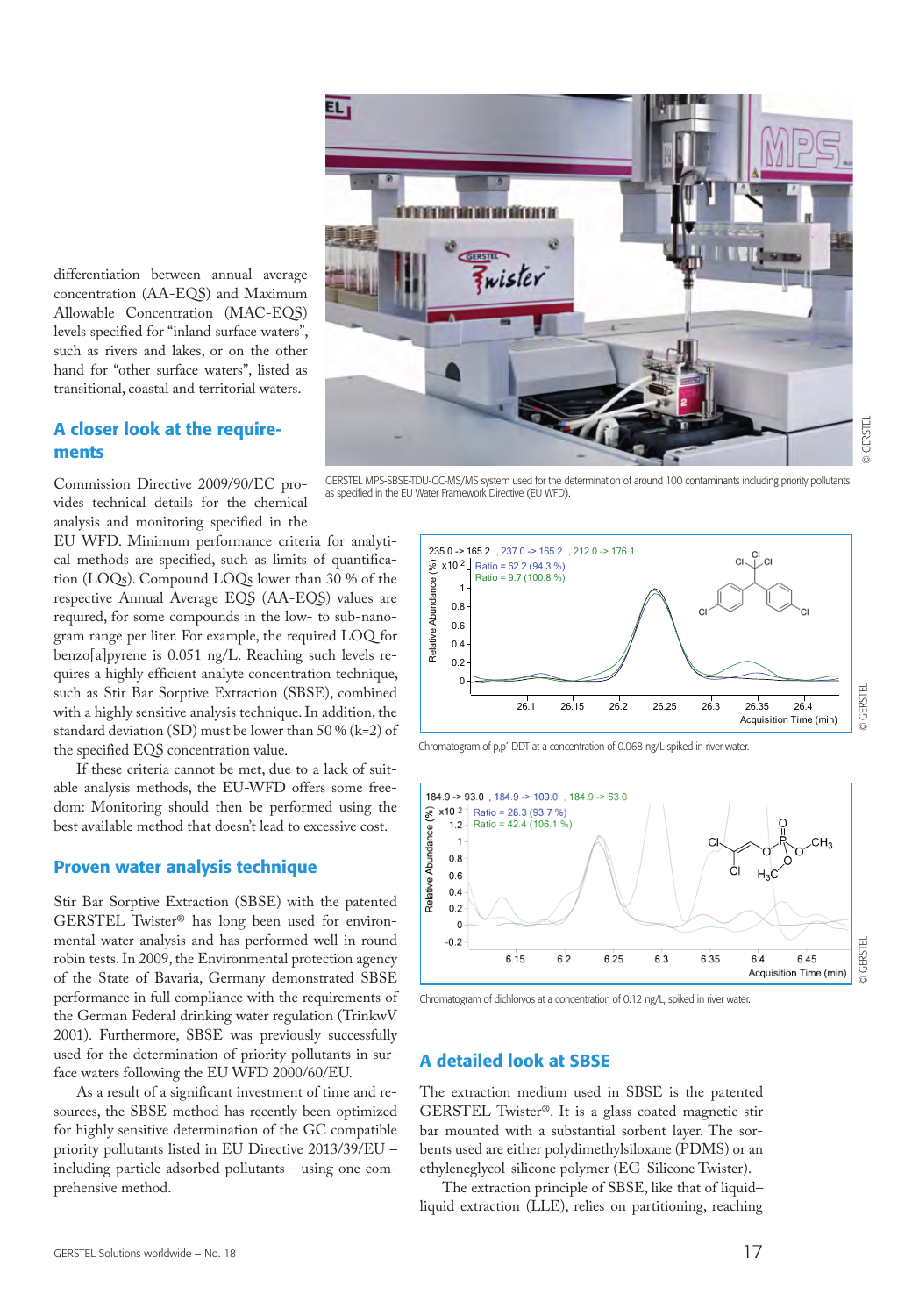Table 1: Limits of quantitation, determined according to DIN 32645, reflecting the results for precision and accuracy. In case the water samples were free from - or had only very little - contamination with individual analytes, the limits of quantitation were determined in the matrix surface water.

| <b>Analyte</b>                    | <b>Limit of</b><br><b>Quantitation [ng/L]</b> |
|-----------------------------------|-----------------------------------------------|
| Acenaphthene                      | 1.00                                          |
| Acenaphthylene                    | 0.10                                          |
| Aclonifen                         | 0.56                                          |
| Alachlor                          | 0.42                                          |
| Aldrin                            | 0.066                                         |
| Ametryn                           | 0.069                                         |
| Anthracene                        | 0.061                                         |
| Atrazine                          | 0.18                                          |
| Benz[a]anthracene                 | 0.076                                         |
| Benzo[a]pyrene                    | 0.033                                         |
| Benzo[b]fluoranthene              | 0.078                                         |
| Benzo[g,h,i]perylene              | 0.049                                         |
| Benzo[k]fluoranthene              | 0.081                                         |
| <b>Bifenox</b>                    | 0.47                                          |
| Biphenyl                          | 9.00                                          |
| Bis(2-ethylhexyl)phthalate (DEHP) | 134                                           |
| Chlordane, cis                    | 0.052                                         |
| Chlordane, trans                  | 0.026                                         |
| Chlorfenvinphos                   | 0.084                                         |
| Chlorpyrifos-Ethyl                | 0.024                                         |
| Chrysene                          | 0.027                                         |
| Cybutryn (Irgarol 1051)           | 0.030                                         |
| Cypermethrin (Isomerenmix)        | 0.12                                          |
| p,p'-DDD                          | 0.020                                         |
| p,p'-DDE                          | 0.017                                         |
| o,p'-DDT                          | 0.052                                         |
| p,p'-DDT                          | 0.067                                         |
| Dibenz[a,h]anthracene             | 0.073                                         |
| Dichlobenil                       | 2.10                                          |
| <b>Dichlorvos</b>                 | 0.073                                         |
| Dicofol                           | 0.15                                          |
| <b>Dieldrin</b>                   | 0.034                                         |
| Diflufenican                      | 0.16                                          |
| 2,6-Di-tert.-butyl-4-methylphenol | 5.90                                          |

| <b>Analyte</b>              | <b>Limit of</b><br><b>Quantitation [ng/L]</b> | <b>Analyte</b>         | <b>Limit of</b><br><b>Quantitation [ng/L]</b>     |
|-----------------------------|-----------------------------------------------|------------------------|---------------------------------------------------|
| alpha-Endosulfan            | 0.070                                         | <b>PCB 81</b>          | 0.039                                             |
| beta-Endosulfan             | 0.059                                         | <b>PCB 105</b>         | 0.043                                             |
| Endosulfan sulfate          | 0.052                                         | <b>PCB 114</b>         | 0.036                                             |
| Endrin                      | 0.043                                         | <b>PCB 118</b>         | 0.012                                             |
| Endrin ketone               | 0.052                                         | <b>PCB 123</b>         | 0.037                                             |
| Ethofumesat                 | 0.073                                         | <b>PCB 126</b>         | 0.050                                             |
| Fenitrothion                | 0.024                                         | <b>PCB 156</b>         | 0.046                                             |
| Fenpropimorph               | 0.13                                          | <b>PCB 157</b>         | 0.047                                             |
| Fluoranthene                | 1.00                                          | <b>PCB 167</b>         | 0.044                                             |
| Fluorene                    | 0.45                                          | <b>PCB 169</b>         | 0.054                                             |
| Heptachlor                  | 0.052                                         | <b>PCB 189</b>         | 0.054                                             |
| Heptachlorepoxide           | 0.052                                         | Pendimethalin          | 0.094                                             |
| <b>Hexachlorobenzene</b>    | 0.10                                          | Pentachlorobenzene     | 0.075                                             |
| Hexachlorobutadiene         | 0.043                                         | Pentachlorophenol      | 3.00                                              |
| alpha-Hexachlorocyclohexane | 0.052                                         | Phenanthrene           | 2.50                                              |
| beta-Hexachlorocyclohexane  | 0.13                                          | Picolinafen            | 0.26                                              |
| gamma-Hexachlorocyclohexane | 0.052                                         | Prometon               | 0.18                                              |
| delta-Hexachlorocyclohexane | 0.052                                         | Prometryn              | 0.13                                              |
| Indeno[1,2,3-cd]pyrene      | 0.044                                         | Propazine              | 0.057                                             |
| <b>Isodrin</b>              | 0.16                                          | Propiconazol           | 0.14                                              |
| Methoxychlor                | 0.083                                         | Propyzamide            | 0.35                                              |
| Metolachlor                 | 0.064                                         | Pyrene                 | 0.45                                              |
| Naphthalene                 | 5.00                                          | Quinoxyfen             | 0.087                                             |
| Nonylphenol                 | 8.80                                          | Simazine               | 1.90                                              |
| Octylphenol                 | 0.46                                          | Terbutryn              | 0.10                                              |
| Oxadiazon                   | 0.082                                         | <b>Triallate</b>       | 0.084                                             |
| PBDE 28                     | 0.018                                         | Tributyl phosphate     | 9.70                                              |
| PBDE 47                     | 0.015                                         | 1,2,3-Trichlorobenzene | 0.95                                              |
| PBDE 99                     | 0.050                                         | 1,2,4-Trichlorobenzene | 1.20                                              |
| <b>PBDE 100</b>             | 0.011                                         | 1,3,5-Trichlorobenzene | 0.18                                              |
| <b>PBDE 153</b>             | 0.032                                         | Triclosan              | 1.40                                              |
| <b>PBDE 154</b>             | 0.020                                         | Trifluralin            | 0.19                                              |
| <b>PBDE 183</b>             | 0.13                                          |                        | Tris(2-chloroisopropyl)-phosphate (TCPP)<br>29.00 |
| <b>PCB 77</b>               | 0.041                                         |                        |                                                   |

equilibrium between the aqueous sample and the sorbent phase. In the work described here, PDMS Twisters were used. Analyte extraction and concentration takes place while the Twister stirs the sample. Subsequently, the Twister is removed from the sample, quickly dried, placed in a glass liner for thermal desorption, and the liner placed in a sealed sample tray position on the MultiPurpose Sampler (MPS). The MPS performs fully automated processing of large sample batches in combination with a thermal desorber. Following thermal desorption, analytes are focused in a GC inlet (GERSTEL CIS 4) and subsequently transferred to the GC column in split or splitless mode using programmable heating. This approach ensures that extracted analytes can be transferred up to 100 % to the column for extreme sensitivity. The PDMS Twister is well suited for non-polar to medium polarity compounds while the EG-Silicone Twister is mainly used for polar compounds that form hydrogen bonds as proton donor, for example phenols, alcohols and organic acids.

# Simple and efficient water analysis

In this work, SBSE, using the GERSTEL Twister, was our method of choice for the GC compatible compounds listed in the EU Water Framework Directive (WFD). In addition to reaching the prescribed LOQs, we also wanted to perform quantitative determination of compounds adsorbed on particulate matter, as demanded by the EU WFD, including polyaromatic hydrocarbons (PAHs). The overall analysis requires a special approach: At first, we performed classical SBSE on individual 100 mL samples, which is a large enough volume to generate meaningful results. After adding an internal standard, we let a Twister stir the sample for five hours to extract free organic compounds. The Twister was then removed, an organic modifier was added to the sample along with a second Twister, and the sample extracted at elevated temperature overnight. Using this approach, compounds adsorbed on particulate matter were successfully released and extracted. The two Twisters were transferred to a TDU glass liner and simultaneously desorbed in the Thermal Desorption Unit (TDU) using a temperature program (90 – 300 °C). The analytes were focused in the Cooled Injection System (CIS 4) at – 40 °C. The CIS is a PTV type Universal GC inlet, which can be heated very rapidly in order to release analytes to the GC column, in our case a HP 5ms Ultra Inert (30 m x 0.25 mm x 0.25 μm) from Agilent Technologies. Following separation, the analytes were deter-